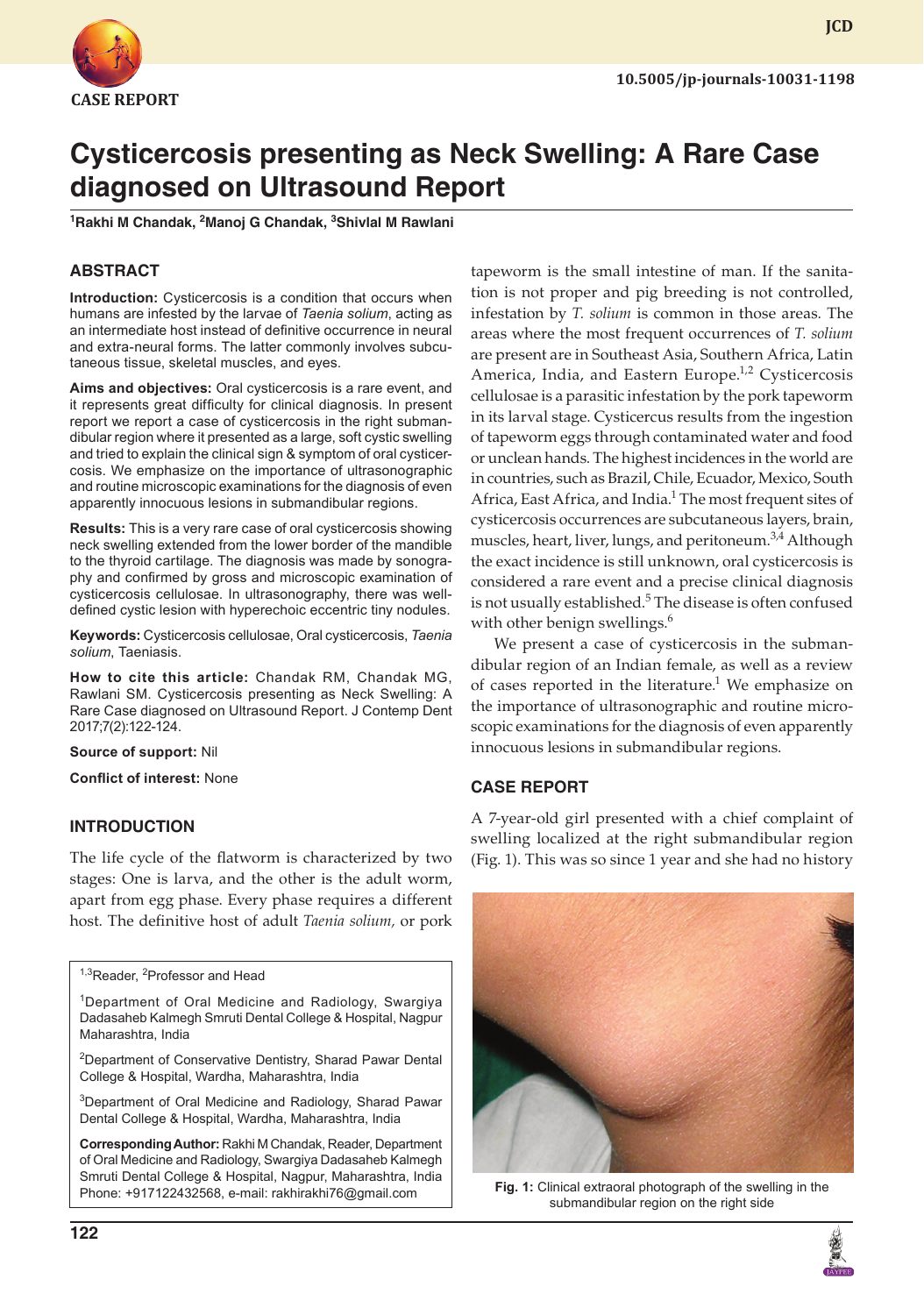*Cysticercosis presenting as Neck Swelling*



**Fig. 2:** Ultrasonographic image shows well-defined cystic lesion with eccentric hyperechoic tiny nodules



**Fig. 3:** Photomicrograph (10×) shows larva-cysticercosis cellulosae

of pain in the swelling. There were no history of difficulty in eating or speaking, fever or facial paralysis. Patient noticed that initially swelling was small in size and gradually increased to the present size of  $5 \times 4$  cm.

Clinical examination revealed that the oval-shaped swelling was present and that measured  $5 \times 4$  cm in diameter. The swelling extended from the lower border of the mandible to the thyroid cartilage. Border of the swelling was regular, well-defined, smooth surfaced, and color was normal as that of the adjacent side. Tenderness was negative on palpation and temperature was afebrile to touch. Consistency of swelling was soft to palpation and fluctuation was absent .There was no fixity of swelling to overlying skin and diagnosis was as benign nodule. There was no discharge or redness. Physically, the patient's status was good and she had no remarkable medical history. The differential diagnosis included fibroma, lipoma, and pleomorphic adenoma.

After that, the patient was advised an investigatory workup including complete hemogram and ultrasonography and fine needle aspiration cytology or biopsy. Routine hematological investigations were within normal limits. In ultrasonography, there was well-defined cystic lesion with hyperechoic eccentric tiny nodules (Fig. 2).

The lesion was enucleated under local anesthesia and submitted to histopathological examination. In histopathological examination, there was a thin-to-thick fibrous capsule (Fig. 3).

In the capsule, there was a cyst containing the larval stage of *T. solium*. Computed tomography images showed no abnormal density lesion. The final diagnosis of cysticercosis was established based on typical invaginated segments with papillary projections of the larval body.

Clinical information about the case—as no signs or symptoms of disseminated cysticercosis were detected, additional therapy was not performed. Patient was recalled and follow-up was done without signs of cysticercosis for 2 years.

### **DISCUSSION**

*Taenia solium* is endemic to many parts of the world including Latin America, India, Eastern Europe, Asia, and sub-Saharan Africa. The life cycle of the tapeworm is characterized by different stages of development, which require several species of hosts to appropriately harbor the eggs, oncospheres, larvae, and adult worms. Cystic larvae develop by penetrating the human intestinal wall and may disseminate through vascular or lymphatic circulation. The cycle is ended by the development of an adult worm in the small intestine of the host. $6-8$ 

Most severe manifestation of cysticercosis is neurocysticercosis that involves the central nervous system characterized by symptoms, such as headache, fever and myalgia or more severe signs and symptoms, such as convulsions, increase in intracranial pressure, meningitis, and mental disorders.<sup>1,9</sup> The World Health Organization estimates that more than 50,000 deaths per year are caused by neurocysticercosis worldwide.<sup>8,10</sup> In the present case, the patient denied any symptoms, and a lack of systemic involvement was confirmed by laboratory tests and diagnostic imaging carried out by the medical team. The patient had a single asymptomatic nodule in the submandibular region. Oral cysticercosis was considered to be unusual by Elias et al.<sup>1</sup> Only 65 cases are reported in literature. Saran et al examined 120 cases and noticed 4.2% in the mouth. Both researchers found a greater incidence in the tongue, followed by labial mucosa and buccal mucosa. $<sup>1</sup>$ </sup>

The factors that are responsible for the clinical appearance of cysticercosis are number, location, and extent of associated inflammatory response or scarring. Neurocysticercosis is characterized by seizures, hydrocephalus,